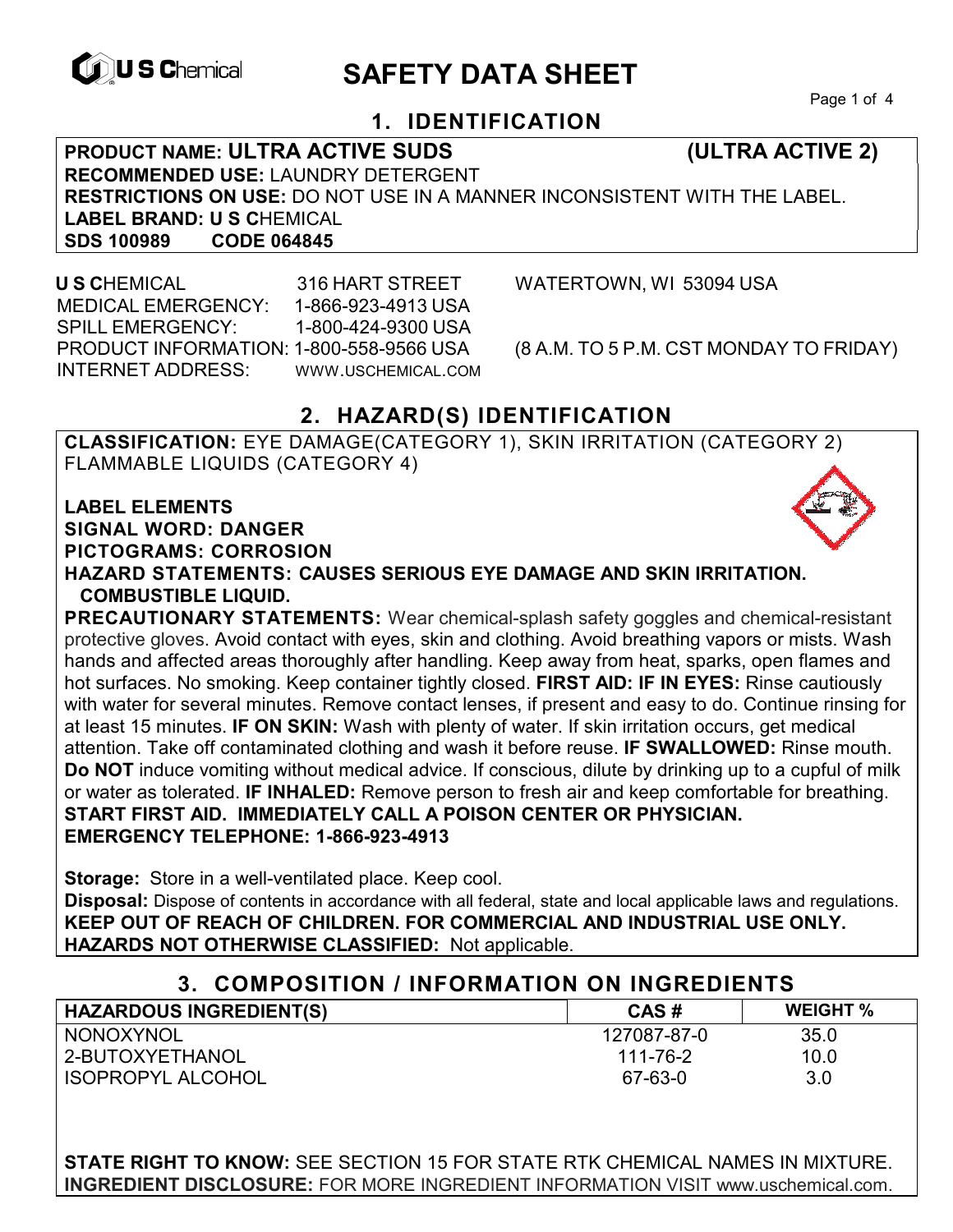## **4. FIRST-AID MEASURES** Page 2 of 4

**IF IN EYES:** RINSE CAUTIOUSLY WITH WATER FOR SEVERAL MINUTES. REMOVE CONTACT LENSES, IF PRESENT AND EASY TO DO. CONTINUE RINSING FOR AT LEAST 15 MINUTES. **IF ON SKIN:** WASH WITH PLENTY OF WATER. IF SKIN IRRITATION OCCURS, GET MEDICAL ATTENTION. TAKE OFF CONTAMINATED CLOTHING AND WASH IT BEFORE REUSE. **IF SWALLOWED:** RINSE MOUTH. **Do NOT** INDUCE VOMITING WITHOUT MEDICAL ADVICE. IF CONSCIOUS, DILUTE BY DRINKING UP TO A CUPFUL OF MILK OR WATER AS TOLERATED. **IF INHALED:** REMOVE PERSON TO FRESH AIR AND KEEP COMFORTABLE FOR BREATHING. **START FIRST AID. IMMEDIATELY CALL A POISON CENTER OR PHYSICIAN. EMERGENCY TELEPHONE: 1-866-923-4913**

**MOST IMPORTANT SYMPTOMS / EFFECTS:** CAUSES SERIOUS EYE DAMAGE AND SKIN IRRITATION. MAY CAUSE BLINDNESS WITHOUT IMMEDIATE FIRST AID. HARMFUL IF SWALLOWED.

**MEDICAL CONDITIONS AGGRAVATED:** NONE KNOWN.

**NOTE TO PHYSICIAN:** CALL 1-866-923-4913 FOR EXPOSURE MANAGEMENT ASSISTANCE.

## **5. FIRE-FIGHTING MEASURES**

**CHEMICAL HAZARDS:** EYE CORROSIVE AND SKIN IRRITANT. COMBUSTIBLE. ALTHOUGH THIS PRODUCT HAS A FLASH POINT BELOW 200°F. IT IS AN AQUEOUS SOLUTION WHICH HAS BEEN TESTED AND SHOWN NOT TO SUSTAIN COMBUSTION. **COMBUSTION PRODUCT HAZARDS:** OXIDES OF CARBON AND OTHER FUMES. **METHODS:** SELECT EXTINGUISHER AND METHODS BASED ON FIRE SIZE AND TYPE. **EQUIPMENT:** WEAR SCBA AND FULL PROTECTIVE GEAR AS CONDITIONS WARRANT. **NFPA RATING:** HEALTH-3/FLAMMABILITY-1/ INSTABILITY-0/SPECIAL HAZARD-N.AP. **SUITABLE EXTINGUISHERS:** WATER, DRY CHEMICAL, CO2 OR FOAM SUITABLE FOR FIRE. **UNSUITABLE EXTINGUISHERS:** NO RESTRICTIONS BASED ON CHEMICAL HAZARDS.

## **6. ACCIDENTAL RELEASE MEASURES**

**PERSONAL PRECAUTIONS:** ELIMINATE ALL IGNITION SOURCES. EVACUATE UNPROTECTED PERSONNEL FROM AREA. WEAR PERSONAL PROTECTION. SEE SECTION 8. RUBBER BOOTS RECOMMENDED. VENTILATE AREA IF NEEDED. BE CAREFUL NOT TO SLIP. WASH THOROUGHLY AFTER CLEAN-UP.

**ENVIRONMENTAL PRECAUTIONS:** PREVENT SPILL FROM ENTERING DRAIN, STORM SEWER OR SURFACE WATERWAY. PREVENT WATER AND SOIL CONTAMINATION. **CLEAN-UP METHODS:** ELIMINATE ALL IGNITION SOURCES. SMALL SPILLS MAY BE WIPED UP AND RINSED WITH WATER. FOR LARGER SPILLS, DIKE TO CONTAIN. PUMP TO LABELED CONTAINER OR ABSORB SPILLAGE AND SCOOP UP WITH INERT ABSORBENT MATERIAL. AFTER SPILL COLLECTION, RINSE AREA WITH WATER AND FOLLOW WITH NORMAL CLEAN-UP PROCEDURES.

## **7. HANDLING AND STORAGE**

**HANDLING:** FOLLOW ALL LABEL DIRECTIONS. INSTRUCT PERSONNEL ABOUT PROPER USE, HAZARDS, PRECAUTIONS, AND FIRST AID MEASURES. AVOID CONTACT WITH EYES, SKIN AND CLOTHING. DO NOT TASTE OR SWALLOW. REMOVE AND WASH CONTAMINATED CLOTHING AND FOOTWEAR BEFORE REUSE. PRODUCT RESIDUE MAY REMAIN IN EMPTY CONTAINERS. HANDLE CAREFULLY TO AVOID DAMAGING CONTAINER. **STORAGE:** KEEP CONTAINER TIGHTLY CLOSED. STORE IN A WELL-VENTILATED PLACE. KEEP COOL. KEEP AWAY FROM HEAT, SPARK AND FLAME. STORE AT AMBIENT TEMPERATURES IN A DRY AREA OUT OF DIRECT SUNLIGHT. PROTECT FROM FREEZING. ROTATE STOCK REGULARLY. KEEP AWAY FROM FOOD AND DRINK. KEEP OUT OF REACH OF CHILDREN.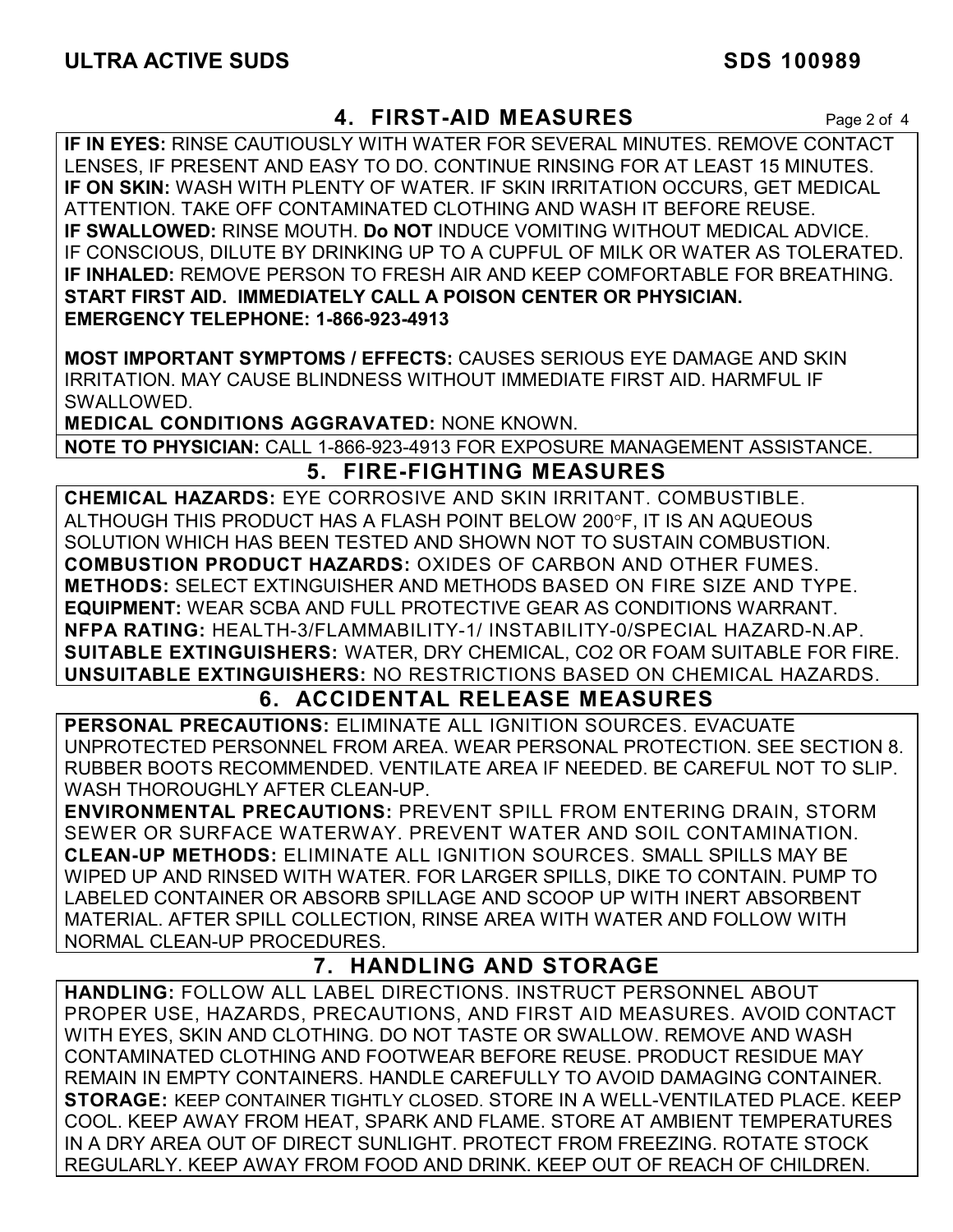## ULTRA ACTIVE SUDS **SDS 100989**

#### **8. EXPOSURE CONTROLS / PERSONAL PROTECTION** Page 3 of 4

**EXPOSURE LIMITS:** NONOXYNOL = NONE 2-BUTOXYETHANOL=20 PPM TWA (ACGIH), 50 PPM TWA-SKIN, 240 MG/M3 TWA-SKIN (OSHA) ISOPROPYL ALCOHOL = 200 PPM TWA, 400 PPM STEL (ACGIH), 400 PPM TWA (OSHA) **ENGINEERING CONTROLS:** GENERAL ROOM VENTILATION IS TYPICALLY ADEQUATE.

#### **PERSONAL PROTECTION**

**EYES:** CHEMICAL-SPLASH SAFETY GOGGLES. **HANDS:** CHEMICAL-RESISTANT PROTECTIVE GLOVES (NITRILE, NEOPRENE OR RUBBER). **RESPIRATORY:** PROTECTIVE EQUIPMENT NOT REQUIRED WITH NORMAL USE. NIOSH/MSHA CERTIFIED RESPIRATOR IF EXPOSURE LIMITS ARE EXCEEDED. **FEET:** RUBBER BOOTS RECOMMENDED DURING SPILL CLEAN-UP. **BODY:** PROTECTIVE EQUIPMENT NOT REQUIRED WITH NORMAL USE. **HYGIENE MEASURES:** HANDLE IN ACCORDANCE WITH GOOD INDUSTRIAL HYGIENE AND SAFETY PRACTICE. TAKE OFF CONTAMINATED CLOTHING AND WASH IT BEFORE REUSE. WASH HANDS AND AFFECTED AREAS THOROUGHLY AFTER HANDLING. PROVIDE SUITABLE FACILITIES FOR QUICK DRENCHING OR FLUSHING OF THE EYES IN CASE OF CONTACT OR SPLASH HAZARD.

## **9. PHYSICAL AND CHEMICAL PROPERTIES**

**APPEARANCE:** BRIGHT BLUE LIQUID **ODOR:** SOLVENT **pH CONCENTRATE:** 6.0 **pH READY-TO-USE:** N.AP. **pH @ USE DILUTION:** N.AV. **PHYSICAL STATE:** LIQUID **RELATIVE DENSITY (WATER):** 1.015 **SOLUBILITY (WATER):** COMPLETE **VAPOR PRESSURE:** N.AV. **VAPOR DENSITY:** N. AV. **VISCOSITY:** SLIGHTLY VISCOUS

**AUTO-IGNITION TEMPERATURE:** N.AV. **DECOMPOSITION TEMPERATURE:** N.AV. **EXPLOSIVE LIMITS (LEL/UEL):** NONE **EVAPORATION RATE:** N.AV. **FLAMMABILITY (SOLID, GAS):** N.AP. FLASH POINT: 63°C, 145°F TCC **INITIAL BOILING POINT/RANGE:** N.AV. **MELTING POINT/FREEZING POINT:** N.AV. **ODOR THRESHOLD:** N.AV. **PARTITION COEFF. (N-OCTANOL/WATER):** N.AV

**OTHER:** N.AV.

## **10. STABILITY AND REACTIVITY**

**REACTIVITY:** NO HAZARD. **CHEMICAL STABILITY:** STABLE.

**POSSIBILITY OF HAZARDOUS REACTIONS:** NONE KNOWN. WILL NOT POLYMERIZE. **CONDITIONS TO AVOID:** AVOID HEAT, SPARKS, OPEN FLAMES AND HOT SURFACES. **MATERIALS TO AVOID:** DIRECT MIXING WITH OTHER CHEMICALS. MIX ONLY WITH WATER. **HAZARDOUS DECOMPOSITION PRODUCTS:** NONE UNDER NORMAL CONDITIONS.

### **11. TOXICOLOGICAL INFORMATION**

**ROUTES OF EXPOSURE:** EYES, SKIN, INGESTION, INHALATION. **INFORMATION ON ROUTES OF EXPOSURE:** NO LC50/LD50 TEST DATA ON MIXTURE. **ACUTE EFFECTS /SYMPTOMS**

 **EYES:** CAUSES SERIOUS EYE DAMAGE. MAY CAUSE PAIN, REDNESS AND WATERING. **SKIN:** CAUSES SKIN IRRITATION. MAY CAUSE DELAYED PAIN, DRYING AND REDNESS. **INGESTION:** CAUSES IRRITATION OR BURNS TO MOUTH, THROAT AND STOMACH. **INHALATION:** CAUSES IRRITATION OR BURNS TO NOSE, THROAT + RESPIRATORY SYSTEM. **CHRONIC / OTHER EFFECTS:** NO REPORTABLE GERM CELL MUTAGENS, SKIN SENSITIZERS, RESPIRATORY SENSITIZERS, REPRODUCTIVE TOXINS OR ASPIRATION HAZARDS. **SPECIFIC TARGET ORGANS (SINGLE/REPEATED):** NONE KNOWN. **NUMERICAL MEASURES OF TOXICITY:** ATEmix (ORAL-RAT) = ABOVE 2000 MG / KG **CARCINOGENS:** NO REPORTABLE ACGIH, IARC, NTP, OR OSHA CARCINOGENS.